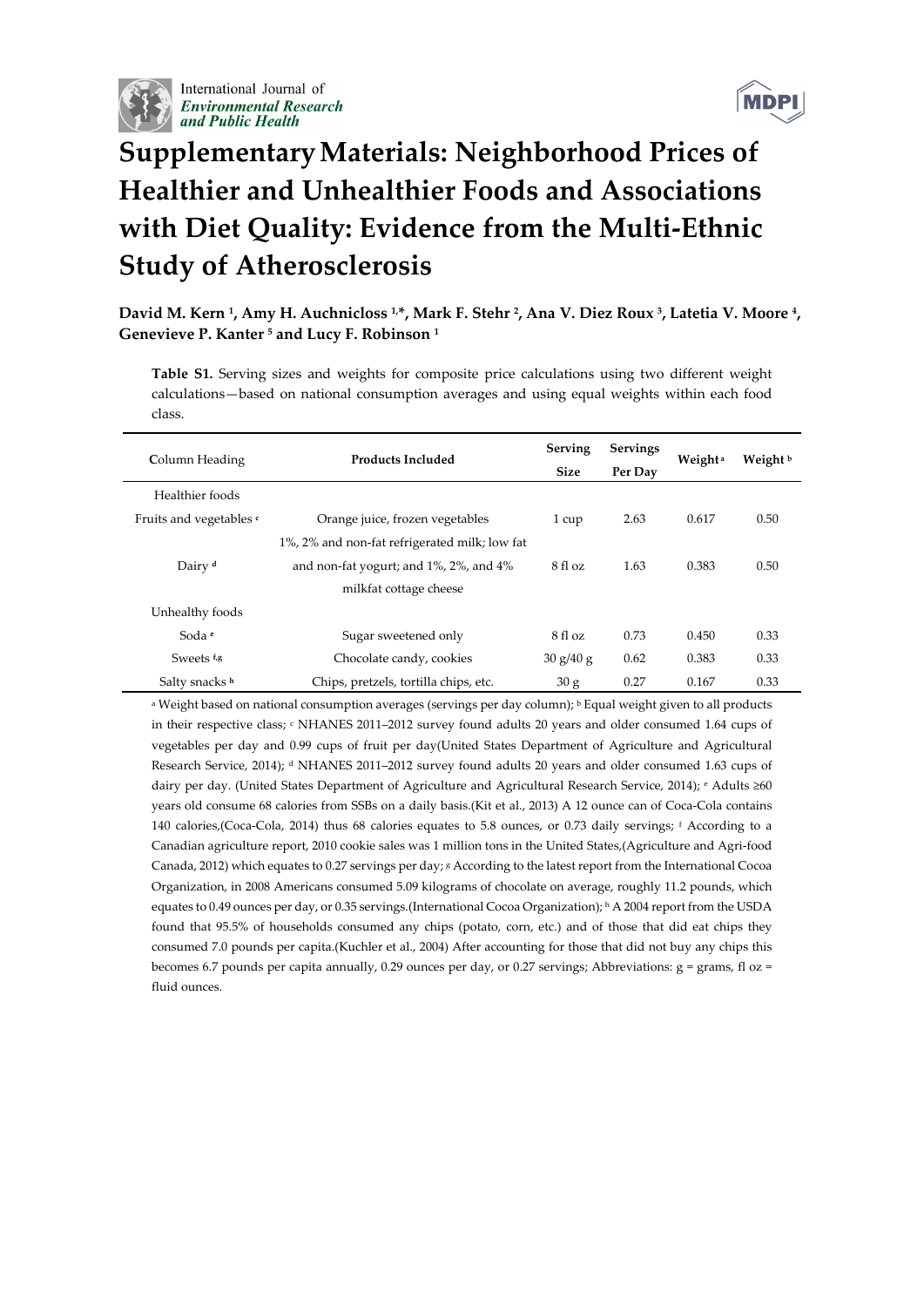**Table S2.** Characteristics of included and excluded individuals in the analysis of diet quality.

| Column Heading                                 |        | <b>Included Participants</b> | <b>Excluded Individuals</b> |          |  |
|------------------------------------------------|--------|------------------------------|-----------------------------|----------|--|
|                                                | N/Mean | Col %/SD                     | n/Mean                      | $\%$ /SD |  |
| Number of participants $(N)$                   | 2765   |                              | 1951                        |          |  |
| MESA recruitment site $(n, %)$ <sup>a</sup>    |        |                              |                             |          |  |
| Forsyth County, NC                             | 539    | 19.5%                        | 274                         | 14.0%    |  |
| New York, NY                                   | 538    | 19.5%                        | 272                         | 13.9%    |  |
| Baltimore, MD                                  | 464    | 16.8%                        | 194                         | 9.9%     |  |
| St. Paul, MN                                   | 8      | 0.3%                         | 763                         | 39.1%    |  |
| Chicago, IL                                    | 651    | 23.5%                        | 225                         | 11.5%    |  |
| Los Angeles, CA                                | 565    | 20.4%                        | 223                         | 11.4%    |  |
| Region of residence $(n, %)$                   |        |                              |                             |          |  |
| Northeast                                      | 534    | 19.3%                        | 241                         | 13.0%    |  |
| Midwest                                        | 642    | 23.2%                        | 937                         | 50.5%    |  |
| South                                          | 1021   | 36.9%                        | 452                         | 24.3%    |  |
| West                                           | 568    | 20.5%                        | 227                         | 12.2%    |  |
| Total supermarket density (3 mile) (mean, SD)  | 1.19   | 1.42                         | 0.79                        | 1.19     |  |
| Female $(n, %)$                                | 1466   | 53.0%                        | 1048                        | 53.7%    |  |
| Age (mean, SD)                                 | 70.3   | 9.5                          | 69.4                        | 9.5      |  |
| Race/ethnicity $(n, %)$                        |        |                              |                             |          |  |
| White                                          | 1101   | 39.8%                        | 824                         | 42.2%    |  |
| Chinese American                               | 359    | 13.0%                        | 182                         | 9.3%     |  |
| Black                                          | 834    | 30.2%                        | 417                         | 21.4%    |  |
| Hispanic                                       | 471    | 17.0%                        | 528                         | 27.1%    |  |
| Education $(n, %)$                             |        |                              |                             |          |  |
| High school diploma or less                    | 777    | 28.1%                        | 718                         | 36.8%    |  |
| Some college                                   | 761    | 27.5%                        | 610                         | 31.3%    |  |
| Bachelor's degree or more                      | 1227   | 44.4%                        | 615                         | 31.5%    |  |
| Per capita household income (in \$10k)         | 2.6    | 1.9                          | 2.3                         | 1.7      |  |
| Wealth index                                   | 2.6    | 1.2                          | 2.5                         | 1.2      |  |
| Income/wealth index                            | 5.1    | 2.2                          | 4.8                         | 2.2      |  |
| Marital status $(n, %)$                        |        |                              |                             |          |  |
| Not married or living with partner             | 1107   | 40.0%                        | 825                         | 42.3%    |  |
| Married/Living with partner                    | 1658   | 60.0%                        | 1126                        | 57.7%    |  |
| BMI (mean, SD)                                 | 28.2   | 5.6                          | 28.9                        | 5.7      |  |
| $<$ 25 $(n, %)$                                | 855    | 30.9%                        | 512                         | 26.2%    |  |
| 25-29.9 $(n, %)$                               | 1043   | 37.7%                        | 710                         | 36.4%    |  |
| ≥30 $(n, %)$                                   | 867    | 31.4%                        | 729                         | 37.4%    |  |
| Smoking status $(n, %)$                        |        |                              |                             |          |  |
| Never smoked                                   | 1281   | 46.3%                        | 841                         | 43.1%    |  |
| Former smoker                                  | 1283   | 46.4%                        | 938                         | 48.1%    |  |
| Current smoker                                 | 201    | 7.3%                         | 172                         | 8.8%     |  |
| Physical activity, MET min per week (mean, SD) | 2773.7 | 3552.0                       | 2548.0                      | 3366.9   |  |

**<sup>a</sup>** This is the MESA location of the participant, not necessarily their area of residence.